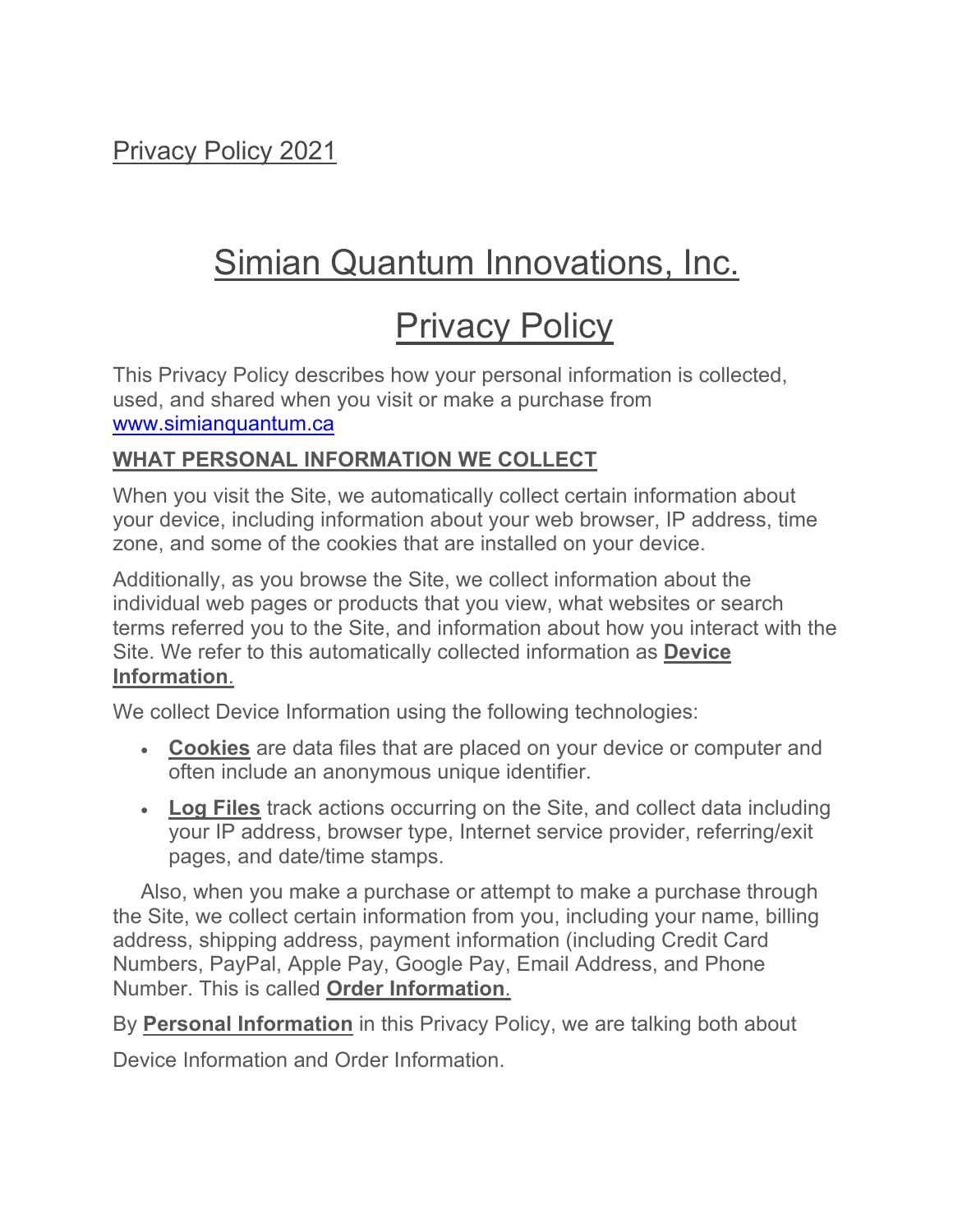## **HOW DO WE USE YOUR PERSONAL INFORMATION:**

We use the Order Information that we collect generally to fulfil any orders placed through the Site (including processing your payment information, arranging for shipping, and providing you with invoices and/or order confirmations).

Additionally, we use this Order Information to:

- Communicate with you.
- Screen our orders for potential risk or fraud.
- When in line with the preferences you have shared with us, provide you with information or advertising relating to our products or services.

We use the Device Information that we collect to help us screen for potential risk and fraud (in particular, your IP address), and more generally to improve and optimize our Site.

#### **SHARING YOUR PERSONAL INFORMATION**

We share your Personal Information with third parties to help us use your Personal Information, as described above.

We also use Google Analytics to help us understand how our customers use Simian Quantum Innovations' Site. How Google uses your Personal Information.

Finally, we may also share your Personal Information to comply with applicable laws and regulations, to respond to a subpoena, search warrant or other lawful requests for information we receive, or to otherwise protect our rights.

#### **BEHAVIOURAL ADVERTISING**

We use your Personal Information to provide you with targeted advertisements or marketing communications we believe may be of interest to you.

*Opt-out links from external services such as:*

- Facebook
- Google

You can opt out of targeted advertising.